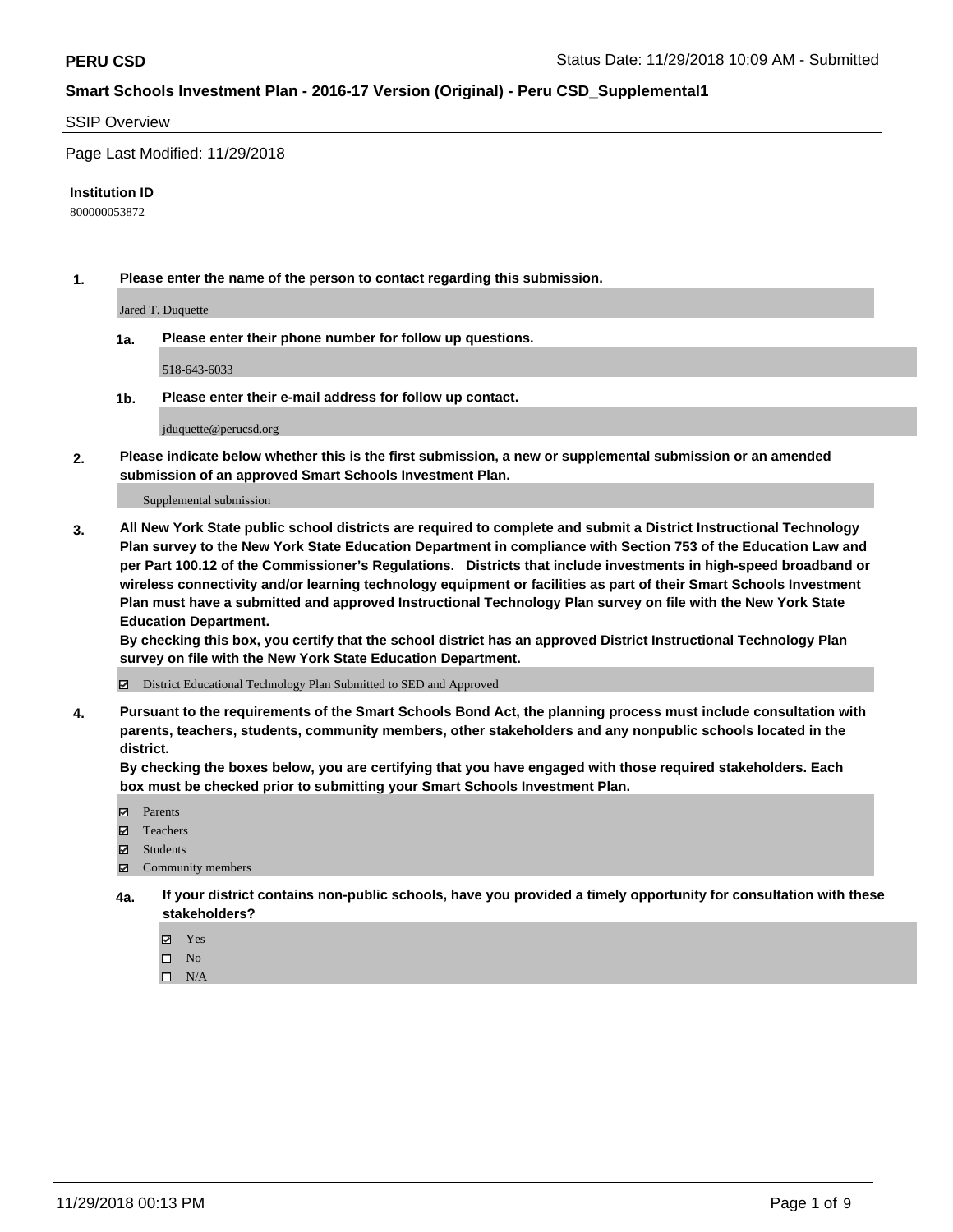## SSIP Overview

Page Last Modified: 11/29/2018

## **5. Certify that the following required steps have taken place by checking the boxes below: Each box must be checked prior to submitting your Smart Schools Investment Plan.**

- The district developed and the school board approved a preliminary Smart Schools Investment Plan.
- $\boxtimes$  The preliminary plan was posted on the district website for at least 30 days. The district included an address to which any written comments on the plan should be sent.
- $\boxtimes$  The school board conducted a hearing that enabled stakeholders to respond to the preliminary plan. This hearing may have occured as part of a normal Board meeting, but adequate notice of the event must have been provided through local media and the district website for at least two weeks prior to the meeting.
- The district prepared a final plan for school board approval and such plan has been approved by the school board.
- $\boxtimes$  The final proposed plan that has been submitted has been posted on the district's website.
- **5a. Please upload the proposed Smart Schools Investment Plan (SSIP) that was posted on the district's website, along with any supporting materials. Note that this should be different than your recently submitted Educational Technology Survey. The Final SSIP, as approved by the School Board, should also be posted on the website and remain there during the course of the projects contained therein.**

PeruSSIP2.pdf

**5b. Enter the webpage address where the final Smart Schools Investment Plan is posted. The Plan should remain posted for the life of the included projects.**

https://www.perucsd.org/cms/lib/NY01913885/Centricity/Domain/357/PeruSSIP2.pdf

**6. Please enter an estimate of the total number of students and staff that will benefit from this Smart Schools Investment Plan based on the cumulative projects submitted to date.**

2,500

**7. An LEA/School District may partner with one or more other LEA/School Districts to form a consortium to pool Smart Schools Bond Act funds for a project that meets all other Smart School Bond Act requirements. Each school district participating in the consortium will need to file an approved Smart Schools Investment Plan for the project and submit a signed Memorandum of Understanding that sets forth the details of the consortium including the roles of each respective district.**

 $\Box$  The district plans to participate in a consortium to partner with other school district(s) to implement a Smart Schools project.

**8. Please enter the name and 6-digit SED Code for each LEA/School District participating in the Consortium.**

| <b>Partner LEA/District</b> | <b>ISED BEDS Code</b> |
|-----------------------------|-----------------------|
| (No Response)               | (No Response)         |

**9. Please upload a signed Memorandum of Understanding with all of the participating Consortium partners.**

(No Response)

**10. Your district's Smart Schools Bond Act Allocation is:**

\$2,129,269

**11. Enter the budget sub-allocations by category that you are submitting for approval at this time. If you are not budgeting SSBA funds for a category, please enter 0 (zero.) If the value entered is \$0, you will not be required to complete that survey question.**

|                                              | Sub-<br><b>Allocations</b> |
|----------------------------------------------|----------------------------|
| <b>School Connectivity</b>                   |                            |
| <b>Connectivity Projects for Communities</b> |                            |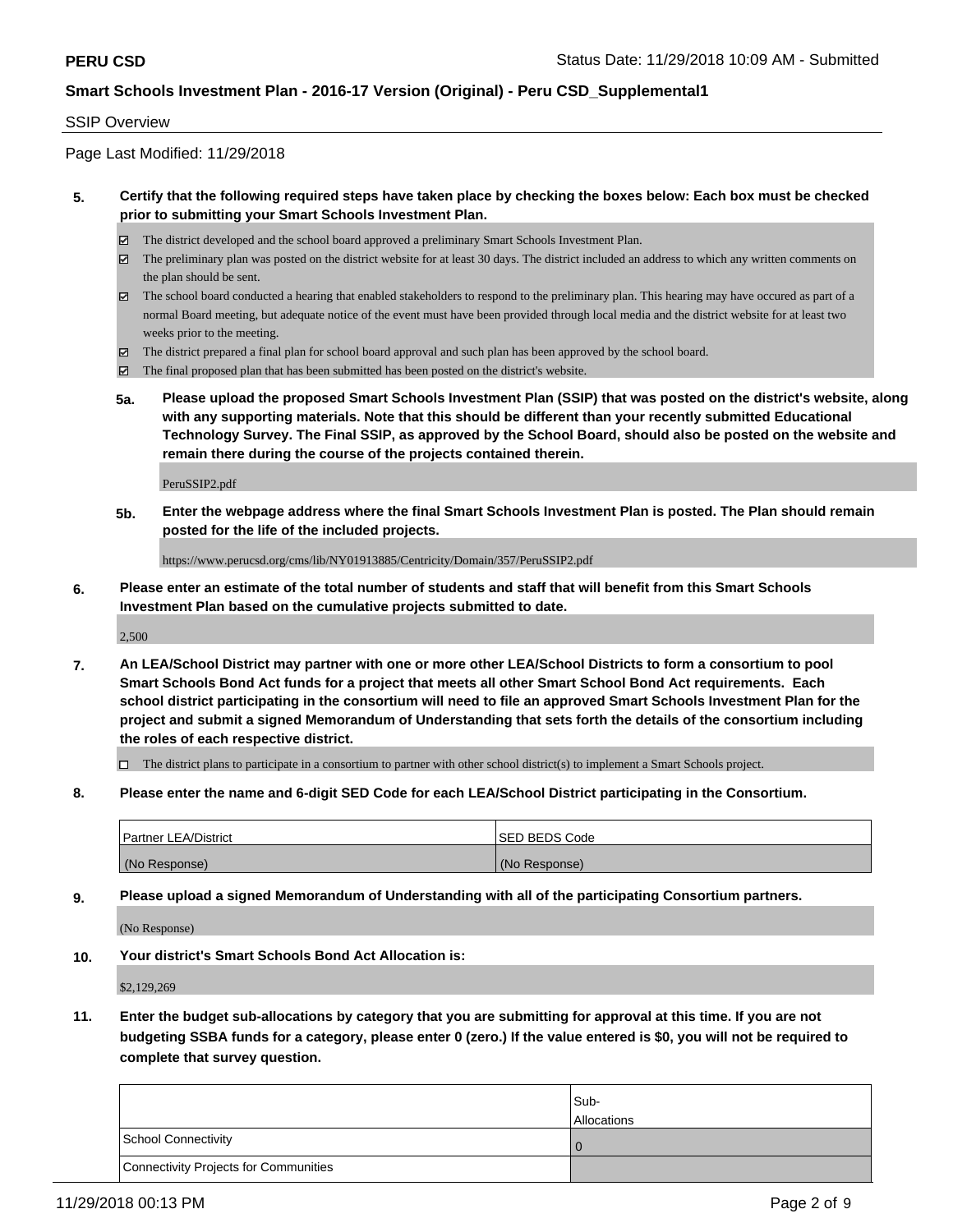# SSIP Overview

Page Last Modified: 11/29/2018

|                                    | Sub-<br>Allocations |
|------------------------------------|---------------------|
|                                    | $\Omega$            |
| Classroom Technology               | 249,928             |
| Pre-Kindergarten Classrooms        | 0                   |
| Replace Transportable Classrooms   | 0                   |
| <b>High-Tech Security Features</b> | O                   |
| Totals:                            | 249,928             |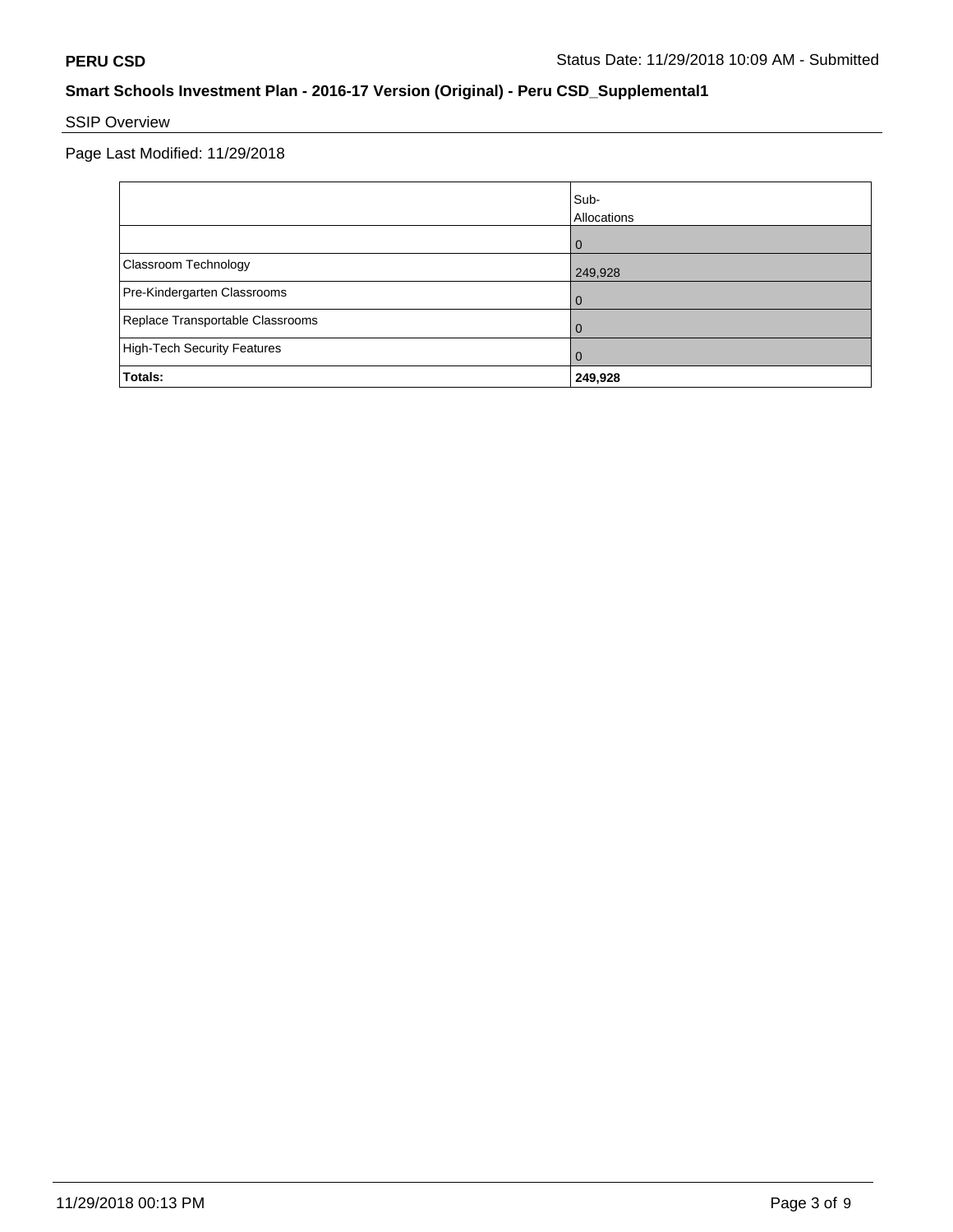## Classroom Learning Technology

Page Last Modified: 11/29/2018

**1. In order for students and faculty to receive the maximum benefit from the technology made available under the Smart Schools Bond Act, their school buildings must possess sufficient connectivity infrastructure to ensure that devices can be used during the school day. Smart Schools Investment Plans must demonstrate that sufficient infrastructure that meets the Federal Communications Commission's 100 Mbps per 1,000 students standard currently exists in the buildings where new devices will be deployed, or is a planned use of a portion of Smart Schools Bond Act funds, or is under development through another funding source.**

**Smart Schools Bond Act funds used for technology infrastructure or classroom technology investments must increase the number of school buildings that meet or exceed the minimum speed standard of 100 Mbps per 1,000 students and staff within 12 months. This standard may be met on either a contracted 24/7 firm service or a "burstable" capability. If the standard is met under the burstable criteria, it must be:**

**1. Specifically codified in a service contract with a provider, and**

**2. Guaranteed to be available to all students and devices as needed, particularly during periods of high demand, such as computer-based testing (CBT) periods.**

**Please describe how your district already meets or is planning to meet this standard within 12 months of plan submission.**

The district currently purchases Internet connectivity at 200 Mb/sec from the Northeastern Regional Information Center. This capacity can be increased up to 1 Gb/sec if requested.

- **1a. If a district believes that it will be impossible to meet this standard within 12 months, it may apply for a waiver of this requirement, as described on the Smart Schools website. The waiver must be filed and approved by SED prior to submitting this survey.**
	- By checking this box, you are certifying that the school district has an approved waiver of this requirement on file with the New York State Education Department.

#### **2. Connectivity Speed Calculator (Required)**

|                         | Number of<br><b>Students</b> | Multiply by<br>100 Kbps | Divide by 1000 Current Speed<br>to Convert to<br>Required<br>Speed in Mb | l in Mb | Expected<br>Speed to be<br>Attained Within   Required<br>12 Months | <b>Expected Date</b><br>When<br>Speed Will be<br>Met |
|-------------------------|------------------------------|-------------------------|--------------------------------------------------------------------------|---------|--------------------------------------------------------------------|------------------------------------------------------|
| <b>Calculated Speed</b> | 1.950                        | 195.000                 | 195                                                                      | 200     | 200                                                                | (No<br>Response)                                     |

**3. If the district wishes to have students and staff access the Internet from wireless devices within the school building, or in close proximity to it, it must first ensure that it has a robust Wi-Fi network in place that has sufficient bandwidth to meet user demand.**

**Please describe how you have quantified this demand and how you plan to meet this demand.**

This has already been addressed in a previous SSIP. The district will be installing over 200 access points that support 802.11ac in all classrooms with multiple access points being installed in cafeterias, gymnasiums, auditoriums. In addition the district will be installing new cabling to support the additional access points.

**4. All New York State public school districts are required to complete and submit an Instructional Technology Plan survey to the New York State Education Department in compliance with Section 753 of the Education Law and per Part 100.12 of the Commissioner's Regulations.**

**Districts that include educational technology purchases as part of their Smart Schools Investment Plan must have a submitted and approved Instructional Technology Plan survey on file with the New York State Education Department.**

By checking this box, you are certifying that the school district has an approved Instructional Technology Plan survey on file with the New York State Education Department.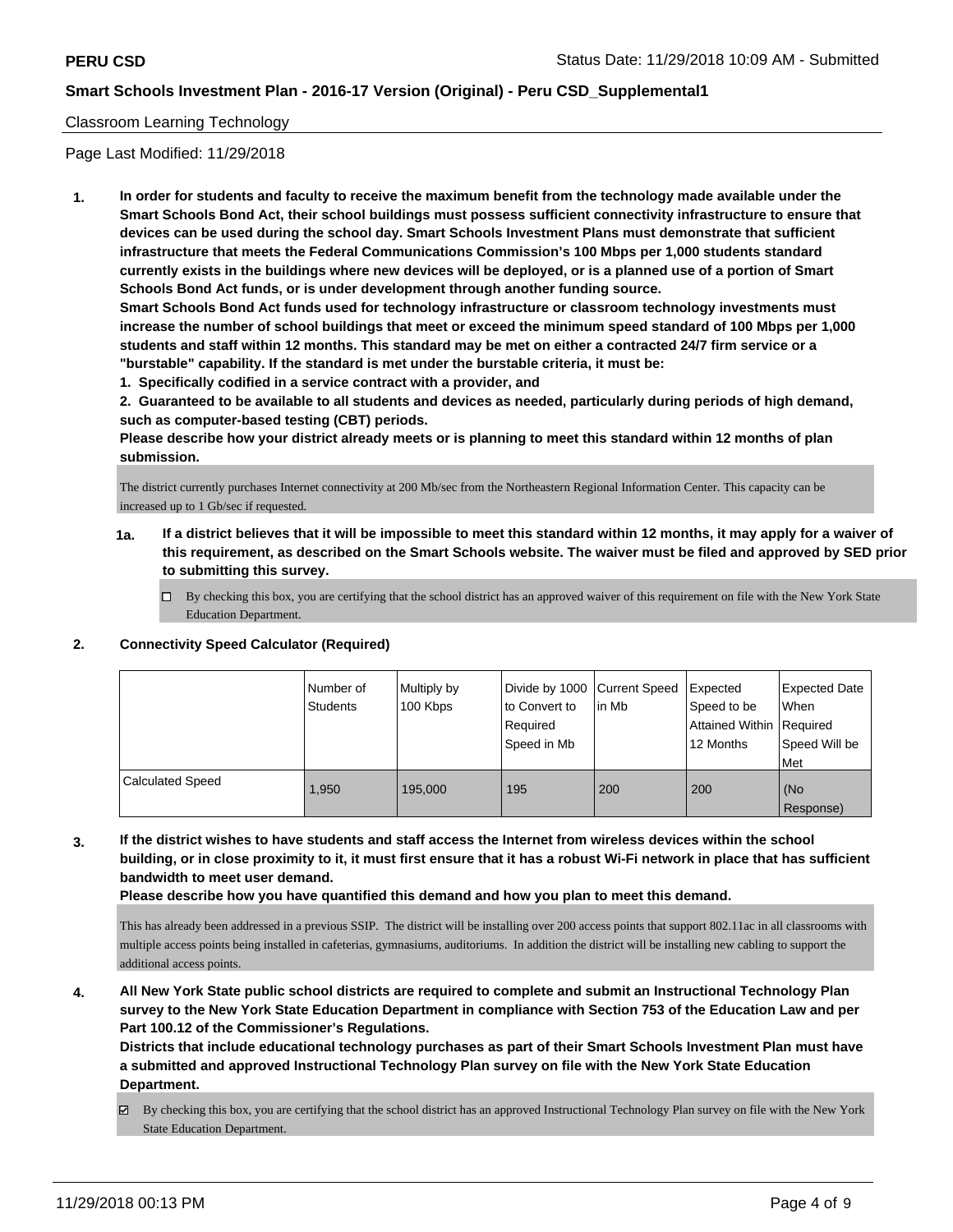#### Classroom Learning Technology

Page Last Modified: 11/29/2018

**5. Describe the devices you intend to purchase and their compatibility with existing or planned platforms or systems. Specifically address the adequacy of each facility's electrical, HVAC and other infrastructure necessary to install and support the operation of the planned technology.**

**Our district is purchasing Acer Chromebooks with protective work-in cases and classroom charging stations for Grades 5, 6, 9, and 10. In addition, the district is purchasing a small group sets of iPads with protective cases and charging stations for 2nd grade classrooms and replacing 1 full computer lab within the district. Osmo kits will be purchased as an instructional tool to support the classroom integration of iPads.**

**With the purchase of these devices the district will continue to work within the google platform with the ultimate goal of establishing a clear platform for the entire district K-12. The district will be migrating the current email system to Gmail during the summer of 2018. These devices were selected based on the level of compatibility with the current and future wireless infrastructure. Furthermore, the devices will allow teachers and students access to a variety of instructional technology tools 24/7 365 days a year. Our wireless infrastructure has already been address in our previous SSIP.**

- **6. Describe how the proposed technology purchases will:**
	- **> enhance differentiated instruction;**
	- **> expand student learning inside and outside the classroom;**
	- **> benefit students with disabilities and English language learners; and**
	- **> contribute to the reduction of other learning gaps that have been identified within the district.**

**The expectation is that districts will place a priority on addressing the needs of students who struggle to succeed in a rigorous curriculum. Responses in this section should specifically address this concern and align with the district's Instructional Technology Plan (in particular Question 2 of E. Curriculum and Instruction: "Does the district's instructional technology plan address the needs of students with disabilities to ensure equitable access to instruction, materials and assessments?" and Question 3 of the same section: "Does the district's instructional technology plan address the provision of assistive technology specifically for students with disabilities to ensure access to and participation in the general curriculum?"**

**The purchasing of these devices will allow teachers to extend the borders of their classroom. We want to allow students the ability to access classroom/course content no matter where they are in the world. Students will have more opportunity to create, collaborate, and communicate about classwork outside of the traditional school day. When students have this opportunity, they are naturally more engaged with the course content. The classroom teacher will also have more access to students work, so they can provide timely feedback as students are working on assignments. The chromebook and ipad purchases will naturally support our districts goal of providing assistive technology for students will disabilities and ELL students. Our district has purchased access to "Google Read & Write", which works seamlessly with Chromebooks. The features of Read and Write will allow students to customize online content to meet specific needs. For example, the "Screen Masking " feature creates a "strip" on the screen that helps students focus on one area at a time. Some other wonderful tools for students with disabilities and ELL students are the use of "text to speech", "speech to text", "dictionary/thesaurus, highlighters, word predication, and picture dictionary. These features allow every student/teacher to customize their online experience to meet their needs. Furthermore, the use of the google apps for education in conjunction with chromebooks will allow for teachers to easily differentiate instruction and provide students with individualized assignments.**

**7. Where appropriate, describe how the proposed technology purchases will enhance ongoing communication with parents and other stakeholders and help the district facilitate technology-based regional partnerships, including distance learning and other efforts.**

**The purchase of devices will enhance the district's ability to communication with parents. Parents will have increased access to student work and access to the district's parent portal. With increased access, parents no longer need to wait for assignments to be transported from school to home through their children. Students will be able to share assignments directly with their parents. Once parents have a strong understanding of the Google Apps for Education, they will know how to access student work at any point in the school day and receive realtime updates about their child's progress.** 

**Along with increased collaboration with parents, students will have a greater ability to communicate in a secure environment with students from other districts. Google Apps for Education promotes collaboration within a secured environment, so students can collaborate within a document or hold a virtual meeting. The chromebooks we are purchasing have built in cameras, so students can utilize a video chat format to create a face to face meeting despite being miles apart. One of our district goals is to provide students with the skills necessary to be successful in a global world; this device purchase will provide students with a tool that will allow these skills to develop and grow.**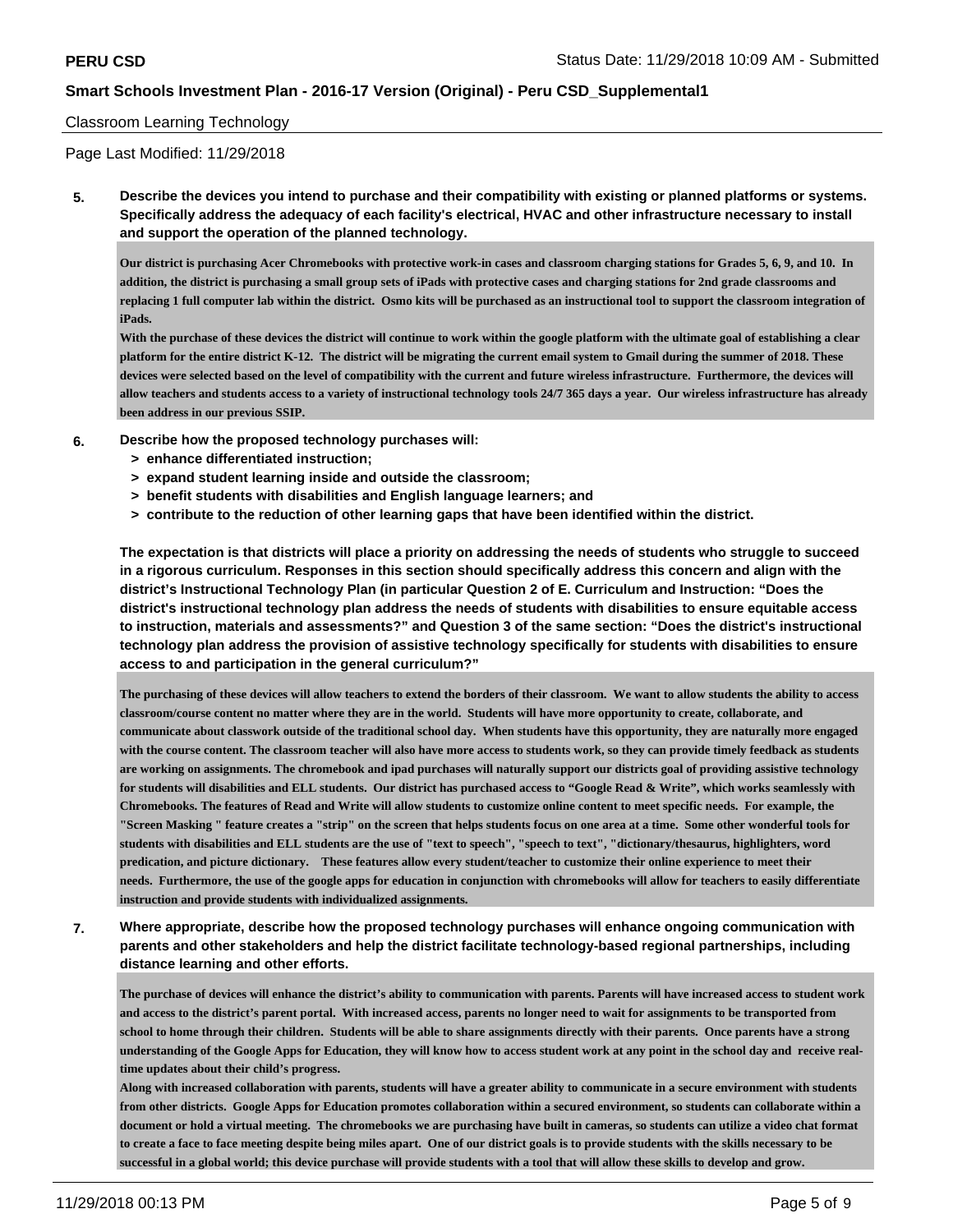## Classroom Learning Technology

Page Last Modified: 11/29/2018

**8. Describe the district's plan to provide professional development to ensure that administrators, teachers and staff can employ the technology purchased to enhance instruction successfully.**

**Note: This response should be aligned and expanded upon in accordance with your district's response to Question 1 of F. Professional Development of your Instructional Technology Plan: "Please provide a summary of professional development offered to teachers and staff, for the time period covered by this plan, to support technology to enhance teaching and learning. Please include topics, audience and method of delivery within your summary."**

#### **Online Learning Opportunity for teachers and administrators**

The online learning pathway was created for those teachers that have busy schedules and want to complete their training on their own time. Teachers will be able to access their training during the school day and/or at home. Kyte Learning will be our digital learning platform. Teachers that select this option will be assigned PD Training Videos that align with the training goals of the district. The video lessons that will be assigned are:

- **• Introduction to Google Chrome (25 min)**
- **• Google Chrome Extensions (12 min)**
- **• Google Drive Tutorial (39 min)**
- **• Google Docs Tutorial (88 min)**
- **• Google Slides Tutorial (118 min)**
- **• Google Forms Tutorial (26 min)**
- **• Using Google Forms for Assessment and Feedback (25 min)**
- **• Google Sheets Tutorial (141 min)**
- **• Google Classroom Library Tutorial (84 min)**
- **• Inquiry Based Learning (41 min)**
- **• PBL in Google Classroom (42 min)**
- **• Google Keep Tutorial (22 min)**
- **On-Site Training Sessions:**

The on-site training pathway was created for those teachers that prefer to learn in small groups with face to face colleague conversation. The on-site training will include 10-1hr training sessions. Each training group will be composed of approximately 15 teachers that will be grouped based on grade level chunks (ie. k-2, 3-6, 7-8, 9-12). These training sessions will be held at two different times within the district. The topics for training will include the integration of Google Apps for Education: Chrome Extensions, Google Drive, Docs, Slides, Sheets, Forms, and Classroom. Teachers will also be provided the opportunity to train in non-google tools like kahoot, quizlet, seesaw, padlet, symbaloo...etc

A technology integration specialist will also be available to assist with the creation and implementation of technology rich units of study.

**9. Districts must contact the SUNY/CUNY teacher preparation program that supplies the largest number of the district's new teachers to request advice on innovative uses and best practices at the intersection of pedagogy and educational technology.**

 $\boxtimes$  By checking this box, you certify that you have contacted the SUNY/CUNY teacher preparation program that supplies the largest number of your new teachers to request advice on these issues.

## **9a. Please enter the name of the SUNY or CUNY Institution that you contacted.**

SUNY Plattsburgh

**9b. Enter the primary Institution phone number.**

518-564-2000

**9c. Enter the name of the contact person with whom you consulted and/or will be collaborating with on innovative uses of technology and best practices.**

Dr. Denise Simard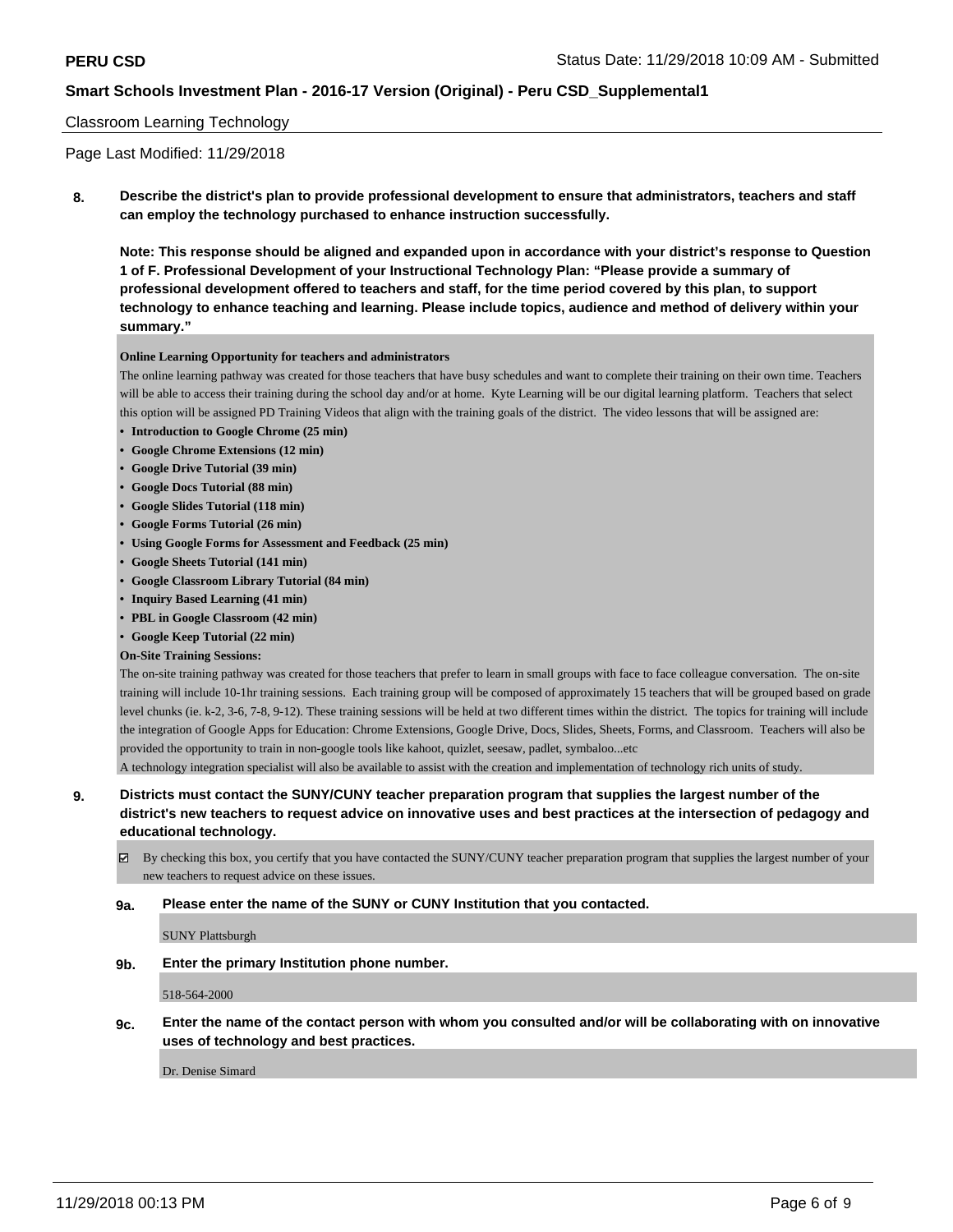#### Classroom Learning Technology

Page Last Modified: 11/29/2018

**10. A district whose Smart Schools Investment Plan proposes the purchase of technology devices and other hardware must account for nonpublic schools in the district.**

#### **Are there nonpublic schools within your school district?**

 $\square$  No

**10a. Describe your plan to loan purchased hardware to nonpublic schools within your district. The plan should use your district's nonpublic per-student loan amount calculated below, within the framework of the guidance. Please enter the date by which nonpublic schools must request classroom technology items. Also, specify in your response the devices that the nonpublic schools have requested, as well as in the in the Budget and the Expenditure Table at the end of the page.**

The non-public school was contacted about there needs in regards to the technology they request under this SSIP. The non-public school was given a date of 6/1 to submit loan requests to respond with there needs they responded and requested the following. The non public schools declined to use the remainder of the \$930.

- -54 Laptops
- -54 Carrying Case

Nonpublic must request use of the devices by 6/1 annually.

Lake Shore Christian School declined to participate.

**10b. A final Smart Schools Investment Plan cannot be approved until school authorities have adopted regulations specifying the date by which requests from nonpublic schools for the purchase and loan of Smart Schools Bond Act classroom technology must be received by the district.**

 $\boxtimes$  By checking this box, you certify that you have such a plan and associated regulations in place that have been made public.

**11. Nonpublic Classroom Technology Loan Calculator**

**The Smart Schools Bond Act provides that any Classroom Learning Technology purchases made using Smart Schools funds shall be lent, upon request, to nonpublic schools in the district. However, no school district shall be required to loan technology in amounts greater than the total obtained and spent on technology pursuant to the Smart Schools Bond Act and the value of such loan may not exceed the total of \$250 multiplied by the nonpublic school enrollment in the base year at the time of enactment. See:**

**http://www.p12.nysed.gov/mgtserv/smart\_schools/docs/Smart\_Schools\_Bond\_Act\_Guidance\_04.27.15\_Final.pdf.**

|                                     | 1. Classroom<br>Technology<br>Sub-allocation | 12. Public<br>Enrollment<br>(2014-15) | 3. Nonpublic<br>Enrollment<br>(2014-15) | l 4. Sum of<br>Public and<br>l Nonpublic<br>l Enrollment | l 5. Total Per<br>Pupil Sub-<br>l allocation | 6. Total<br>Nonpublic Loan<br>Amount |
|-------------------------------------|----------------------------------------------|---------------------------------------|-----------------------------------------|----------------------------------------------------------|----------------------------------------------|--------------------------------------|
| Calculated Nonpublic Loan<br>Amount | 249.928                                      | 1.904                                 | 136                                     | 2,040                                                    | 120                                          | 16.320                               |

**12. To ensure the sustainability of technology purchases made with Smart Schools funds, districts must demonstrate a long-term plan to maintain and replace technology purchases supported by Smart Schools Bond Act funds. This sustainability plan shall demonstrate a district's capacity to support recurring costs of use that are ineligible for Smart Schools Bond Act funding such as device maintenance, technical support, Internet and wireless fees, maintenance of hotspots, staff professional development, building maintenance and the replacement of incidental items. Further, such a sustainability plan shall include a long-term plan for the replacement of purchased devices and equipment at the end of their useful life with other funding sources.**

 $\boxtimes$  By checking this box, you certify that the district has a sustainability plan as described above.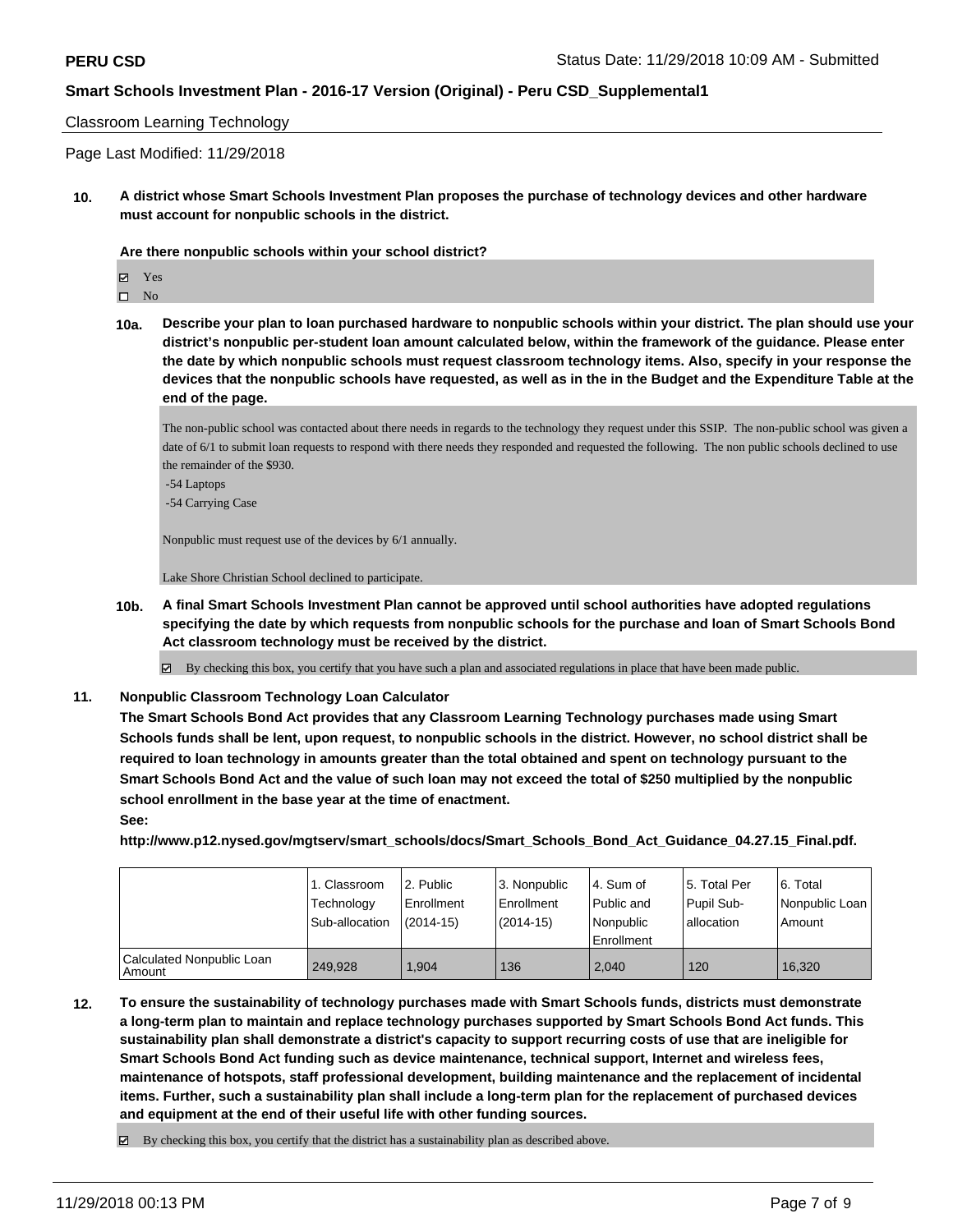## Classroom Learning Technology

Page Last Modified: 11/29/2018

**13. Districts must ensure that devices purchased with Smart Schools Bond funds will be distributed, prepared for use, maintained and supported appropriately. Districts must maintain detailed device inventories in accordance with generally accepted accounting principles.**

By checking this box, you certify that the district has a distribution and inventory management plan and system in place.

**14. If you are submitting an allocation for Classroom Learning Technology complete this table. Note that the calculated Total at the bottom of the table must equal the Total allocation for this category that you entered in the SSIP Overview overall budget.**

|                         | Sub-Allocation |
|-------------------------|----------------|
| Interactive Whiteboards | (No Response)  |
| Computer Servers        | (No Response)  |
| Desktop Computers       | 31,500         |
| <b>Laptop Computers</b> | 155,286        |
| <b>Tablet Computers</b> | 12,358         |
| <b>Other Costs</b>      | 50,784         |
| Totals:                 | 249,928        |

**15. Please detail the type, quantity, per unit cost and total cost of the eligible items under each sub-category. This is especially important for any expenditures listed under the "Other" category. All expenditures must be capital-bond eligible to be reimbursed through the SSBA. If you have any questions, please contact us directly through smartschools@nysed.gov.**

**Please specify in the "Item to be Purchased" field which specific expenditures and items are planned to meet the district's nonpublic loan requirement, if applicable.**

**NOTE: Wireless Access Points that will be loaned/purchased for nonpublic schools should ONLY be included in this category, not under School Connectivity, where public school districts would list them. Add rows under each sub-category for additional items, as needed.**

| Select the allowable expenditure<br>type.<br>Repeat to add another item under<br>each type. | Item to be Purchased            | Quantity | Cost per Item | <b>Total Cost</b> |
|---------------------------------------------------------------------------------------------|---------------------------------|----------|---------------|-------------------|
| <b>Laptop Computers</b>                                                                     | Chromebooks                     | 630      | 223           | 140,490           |
| <b>Other Costs</b>                                                                          | Chromebook Management Licence   | 630      | 25            | 15,750            |
| <b>Other Costs</b>                                                                          | Whiteglove Service/Chromebook   | 630      | 7             | 4,410             |
| <b>Other Costs</b>                                                                          | <b>Chromebook Carrying Case</b> | 630      | 21            | 13,230            |
| <b>Tablet Computers</b>                                                                     | iPad 32gb 10 pack               | 4        | 2,940         | 11,760            |
| <b>Tablet Computers</b>                                                                     | iPad 32gb                       | 2        | 299           | 598               |
| <b>Other Costs</b>                                                                          | iPad Case 10pack                | 4        | 350           | 1,400             |
| <b>Other Costs</b>                                                                          | iPad Case                       | 2        | 70            | 140               |
| <b>Desktop Computers</b>                                                                    | <b>Desktop Computer</b>         | 30       | 1,050         | 31,500            |
| <b>Other Costs</b>                                                                          | Desktop Monitor                 | 30       | 112           | 3,360             |
| <b>Laptop Computers</b>                                                                     | Laptop Computer-Non Public Req  | 54       | 274           | 14,796            |